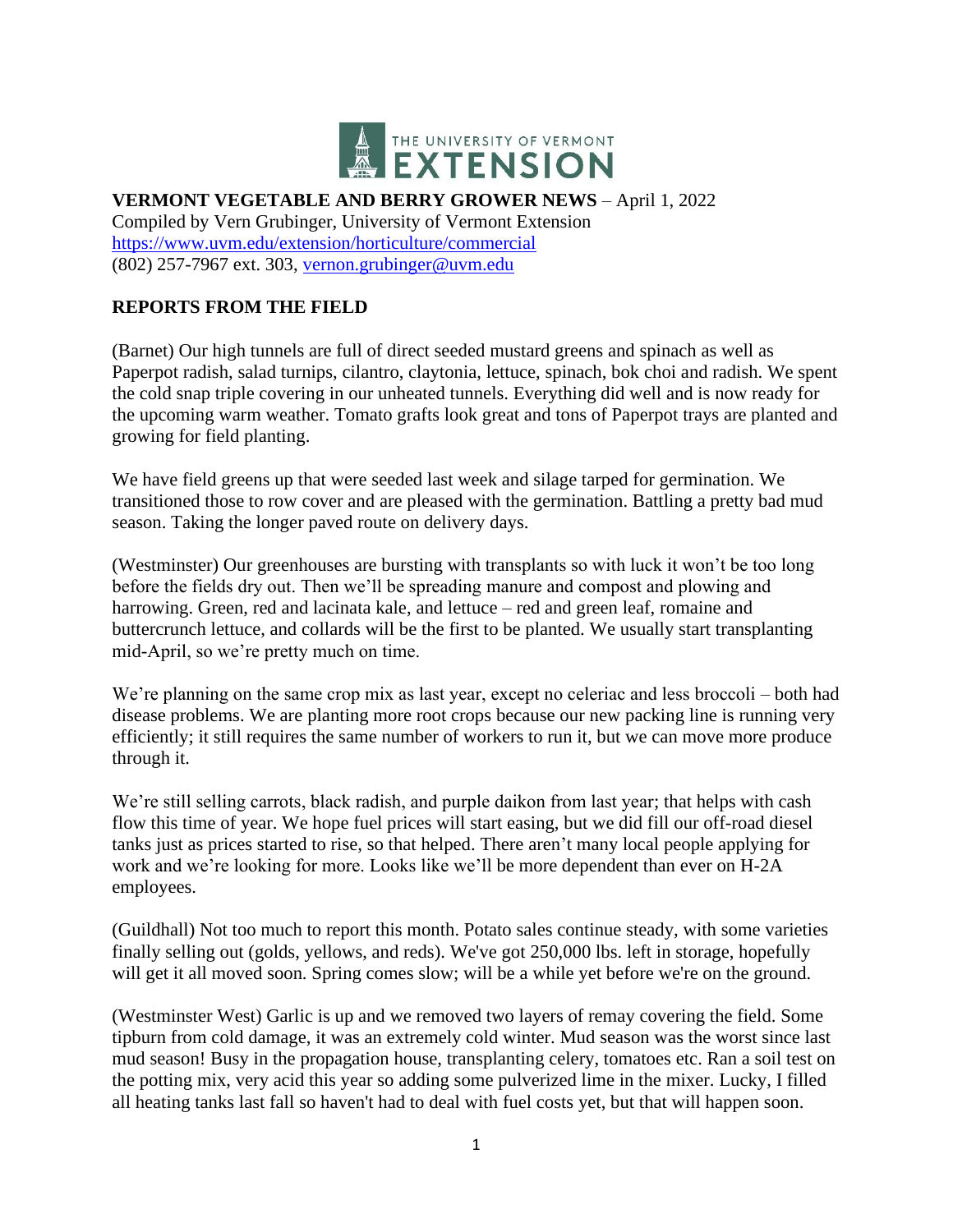One of the tunnels has a high salt content in soil, trying to mitigate that with soaking water and a lot of peat added to the beds. Next summer we will remove the plastic for the rain to really flush it out. Field are slowly greening with the winter rye while the fields that were planted with oats and peas last summer are a nice thick cover of dried golden residue, ready to till and plant soon. Happy spring!

(Hinesburg) Greens growing and selling well. Spinach and Claytonia with a few others coming on. Piecing together the markets for the product so far so good this spring. Some restaurants have fallen off ordering and others have emerged. Farmstand opens today. CSA starts in another week. Crew is great. Juggling projects with the changing weather.

(Elmore) High tunnel is heating up. First red currant bushes are being propagated as hardwood cuttings in the high tunnel beds. Forsythia blooming in the high tunnel. Covering the beds with cardboard so the weeds will not get light and hoping to plant spinach and Chinese cabbages soon in the high tunnel.

Outdoors the ice and snow are still treacherous to walk on, and we can only wait, as it was 12 degrees yesterday and only warmed up to 15. Elmore is known for its cold and we used to have northern dog sled races here in the spring as it was the last place that would still have snow.

Pruned many large apple trees. Collected scionwood from our best trees for three hours the last sunny day we had. Lots of nice buds on the fruit trees, including paw paws. Got to keep the rare and best pear trees going! We name them after the towns in Vermont where they were discovered. Hoping for some good crops of exotics. Being a pioneer is one of the most satisfying things we do on the farm.

(Pownal) My wife and I have finished pruning all of our main crops of blueberries and raspberries. Big job for just two people but enjoyed being able to be outside and seeing our two English Setters being able to patrol the rows once again. All brush has been loaded up and carried away to be burned at some point. Soil samples have been sent in to UVM lab and waiting for results. This step should have been done last fall before the ground froze but workflow did not work out so well. So we have our fertilizer stored in the barn waiting on the results of soil test to guide us.

Our stockpiled mulch chips are still frozen so when the sun and warmer temps help us we will start spreading. Seems like spring start up requires lots of labor and time. And sometime between berry work the two large gardens will need plowing and tilling in the winter rye crop. We sure have noticed the price increases this past year on everything from fertilizer to garden seeds even berry baskets. The increase cost probably will require our price for berries to go up this year, which is something we do not want to do. Also, in this spring we have 100 more raspberries ordered for pick up in early May. Planting should go smoothly if weather cooperates.

All this enjoyment to be shared after 52 years of marriage, working side by side. We are lucky with good health and the desire to farm in our retirement years.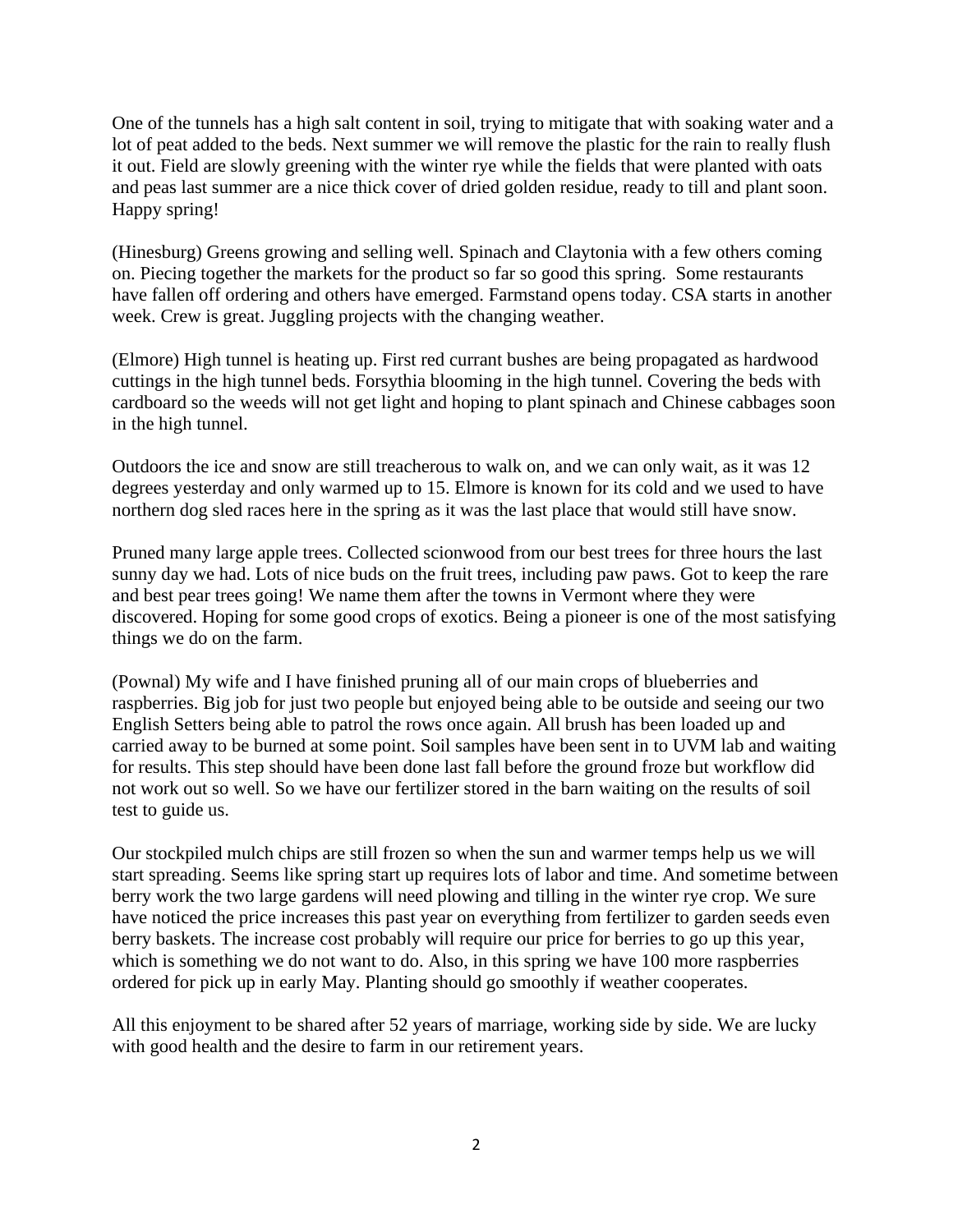(Salisbury NH) The battle of the voles begins. Transplanted some nice spinach into hoop house. Two days later most was eaten. Set lots of snap traps along runways and holes. Getting a vole a day but not sure if that will solve the problem. The transplanted chard and beets melted down with the cold temperatures. No row cover used so not surprised. Have direct seeded spinach, chard, beets, radishes, lettuce in unheated hoop houses. Arugula in unheated hoop houses survived and is growing. Probably will bolt soon but might get a cutting or two.

Wildly fluctuating temps make it hard to stay motivated. We use hoses to water and need to drain them in this cold weather. One hoop house had a lot of weeds (not yet identified) that harbored tons of cut worms. Chickens enjoyed the feast but what a chore getting rid of weeds and worms! Going to mostly use no-till this year even though we might have to worry about jumping worms. Getting spooked about any off-farm plant purchases (as a source of jumping worms). Ordering only bare root plants and growing our own starts. It will be interesting to see how customers react to pricing since they are already complaining about their weekly grocery bill.

(Argyle NY) This has been a great warm spring that has brought us out of a lackluster winter growing time. Over the last few weeks the greens in the tunnels are exploding along with planting new greens. Very little diseases or insects. First year without aphids!! As we slow this farm down, we are going to utilize our greenhouse and tunnels more and plant less in the field. Our tunnels will have all or most of our celery, tomatoes, peppers, eggplant, basil, peas, and cucumbers.

We seeded/transplanted peas in the tunnel for our first planting; and the celery in pots in the greenhouse are producing small bunches for sale as we wait for space to transplant new plants in the tunnel. We continue to trial new things so stay tuned!

Our marketing through online sales will continue but with a farmer's market thrown in along with some wholesale to soak up excesses, and the ability to buy/sell for online customers has great advantages. We are excited to have what is lining up to be a good crew.

(Plainfield NH) We have been busy trying to line up labor and transplanting in the greenhouses. Trucking and supply continue to be very challenging and will be so in the future. Waiting for delivery of backordered plastic pots for the ornamentals, row crop fertilizer, and related amendments. We are also getting a late start on some projects like bringing ag water onto our field in Windsor and replacing a cooler at the farmstand that was working on rotting itself through the floor.

Fields are drying up nicely and a few tentative ventures out into the drier areas to spread soil amendments has commenced. Up in the greenhouses I am battling aphids and Two-Spotted Spider Mite on some stock plants, trying to keep the infestation from spreading out to other houses. I am depend on beneficials to do the heavy lifting at this point (hopefully) but I had to use some bio rational and conventional products to get things knocked down to a level that I thought the beneficials could maintain. No matter how hard you try in the dead of winter, enough bad guys lurk in the stock plants to blossom into an infestation in early March.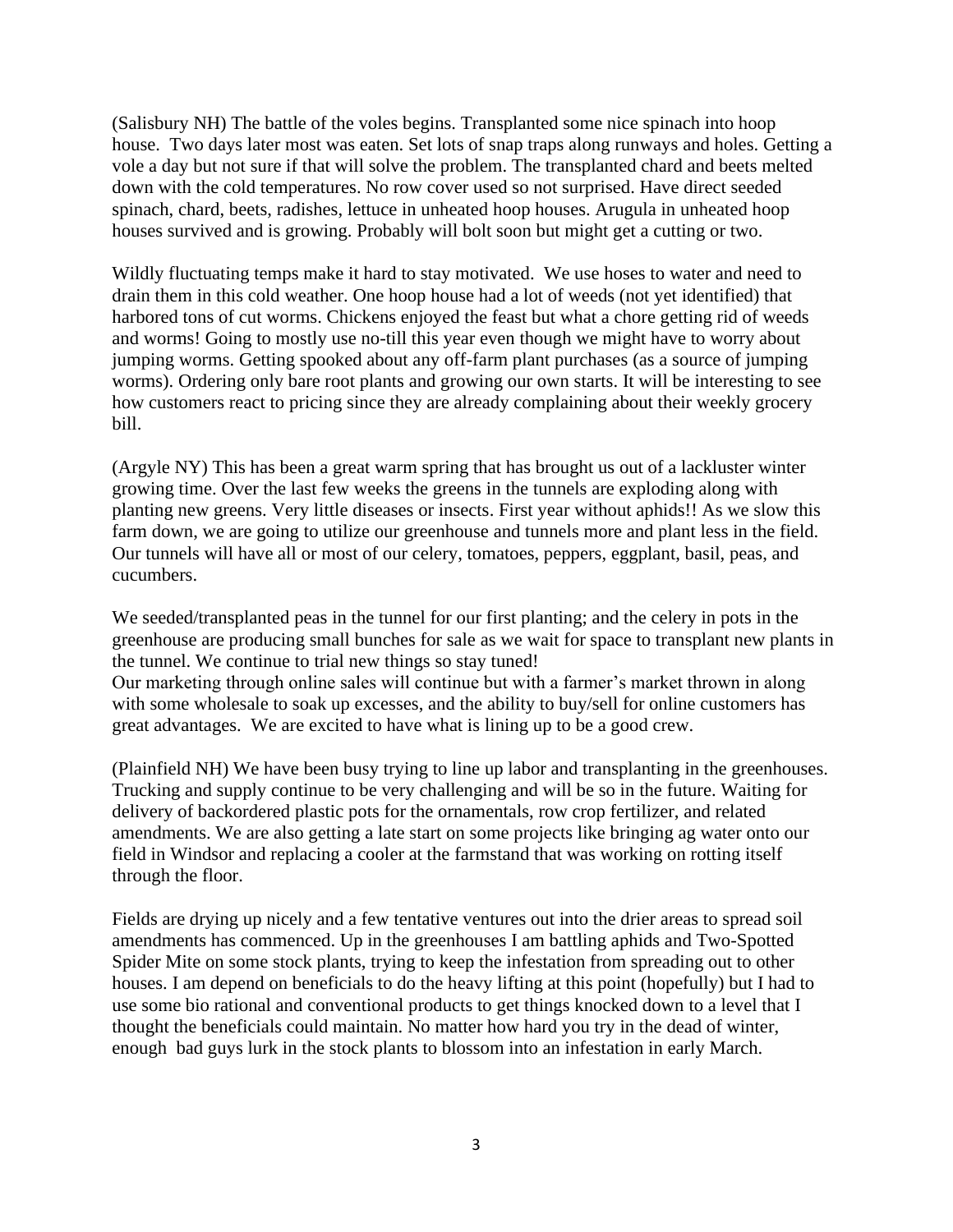The bare ground this early is concerning if it is coupled with dry weather, conditions that we had last year. That led to some nasty brush fires in the area, and for a troubling dry planting season. The solution to this dilemma is to keep our fingers crossed.

#### **VVBGA SPRING WEBINARS ARE POSTED**

You can view these webinars, and many more from previous years, on the VVBGA YouTube [Channel.](https://www.youtube.com/channel/UCy1XzL_YX4j8hLCreEyYLBQ) This spring the topics were:

February 3. Farm First: Vermont's resource for farmers and their families managing stress. Leanne Porter, Farm First and Valerie Woodhouse, Honey Field Farm.

February 10. Economic value of wild pollinators to blueberry farms: research and grower perspectives with Rachel Gray, Owl's Head Blueberry Farm and Dr. Taylor Ricketts, UVM.

February 17. Promoting pollinator vigor in cut flower production. Karen Trubitt, True Love Farm and Dr. Lynn Adler, University of Massachusetts.

February 24. Pollinator habitat plantings – what growers are doing, NRCS funding, Dan Pratt, Astarte Farm and Tom Akin, NRCS-Vermont.

March 3. Invasive Pests to Keep an Eye On: Spotted Lanternfly and Jumping Worms. Judy Rosovsky, VT State Entomologist and Dr. Josef Görres, UVM Dept. of Plant and Soil Science.

March 10. High Tunnel Tomato Roundtable. With Becky Maden, UVM Extension; Gerard Croziet, Berry Creek Farm; Ryan Demarest, Naked Acre Farm.

March 17. Mindful Employee Management: Hans Estrin, UVM Extension and Lisa MacDougall, Mighty Food Farm.

March 24. Getting Ready for the 2022 Blueberry Season - grower round table with Ben Waterman, Waterman Orchards in Johnson, Vermont.

## **LAST CALL - SIGN UP FOR CAPS 2022 PRODUCE SAFETY ACCREDITATION**

Community Accreditation for Produce Safety (CAPS) is the Vermont Vegetable and Berry Grower Association's unique program, designed by growers and administered by UVM Extension. Learn more at: [https://practicalproducesafetyvt.wordpress.com/.](https://practicalproducesafetyvt.wordpress.com/) If you have not yet been a part of the CAPS community, check it out. **You have until April 15 to enroll this year.**

CAPS is in its 8th year. It started with 22 farms; last year 153 farms in 6 states and Quebec earned CAPS accreditation by writing or updating their farm's produce safety plan, using the online prompts. Plans get reviewed and approved by a panel of farmers and ag service providers. After that, farms upload straightforward information to show they implemented their plan.